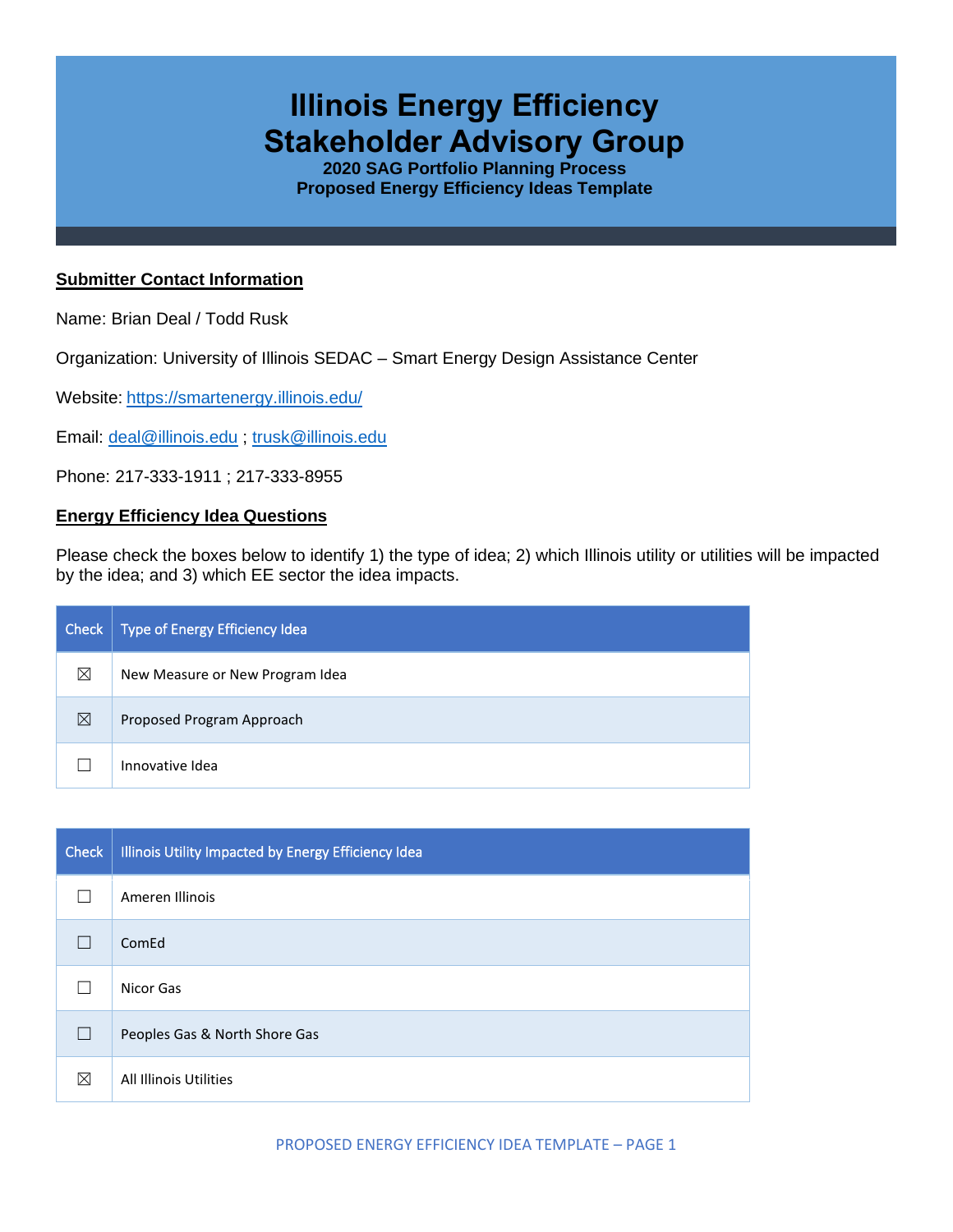| <b>Check</b> | Energy Efficiency Sector Targeted by Energy Efficiency Idea                  |
|--------------|------------------------------------------------------------------------------|
|              | Residential Customers - Single Family (non-income qualified/income eligible) |
|              | Residential Customers – Multifamily (non-income qualified/income eligible)   |
|              | Residential Customers - Single Family Income Qualified/Income Eligible       |
|              | Residential Customers - Multifamily Income Qualified/Income Eligible         |
|              | Small Business Customers (commercial & industrial sector)                    |
|              | Medium/Large Business Customers (commercial & industrial sector)             |
| ⊠            | Other (Public sector – Illinois state agencies)                              |

## **Additional Questions**

1. **Description of Idea:** Describe the proposed idea, including the purpose of the suggested idea and rationale. Describe whether this is an idea that could be implemented in an existing EE program, or whether the idea involves establishing a new measure or program. Please indicate whether additional research may be required before implementation.

*Questions to consider: What issue will this proposed change resolve? Will the proposed change increase participation and result in increased energy savings? Will this reduce costs? Will this increase customer satisfaction? Will this help achieve statutory goals? Will this help increase program penetration?* 

Illinois state agency buildings annually consume 550 million kWh and 25 million therms within the territories of Ameren, ComEd, Nicor, Peoples/Northshore. Realization of 1% annual savings would yield 5.5 million kWh/yr and 0.25 million therms/yr. However, the current fragmentary approach of providing utility-by-utility program offerings for a single statewide portfolio of Illinois state agency buildings is not serving the state agencies in a way that is accessible for their special needs and significant portfolio-wide savings potential.

We propose a single state-wide program offering for Illinois state agency facilities to increase program penetration at reduced cost. This offering would involve centralized coordination and communication with key state agency contacts to understand and quantify facilities needs, plan around budgetary cycles and fiscal constraints, and develop annual/semi-annual scope of work implementation plans to deliver cost-effective incentives and assistance.

More research may be required to develop program budgets and savings targets.

2. **Implementation:** How will this idea be delivered to the target market? Describe marketing strategies used to reach the target market and minimize market confusion.

This state-wide offering will be delivered to market through the handful of key contacts at Illinois state agencies, including CMS, CDB, Corrections, and others.